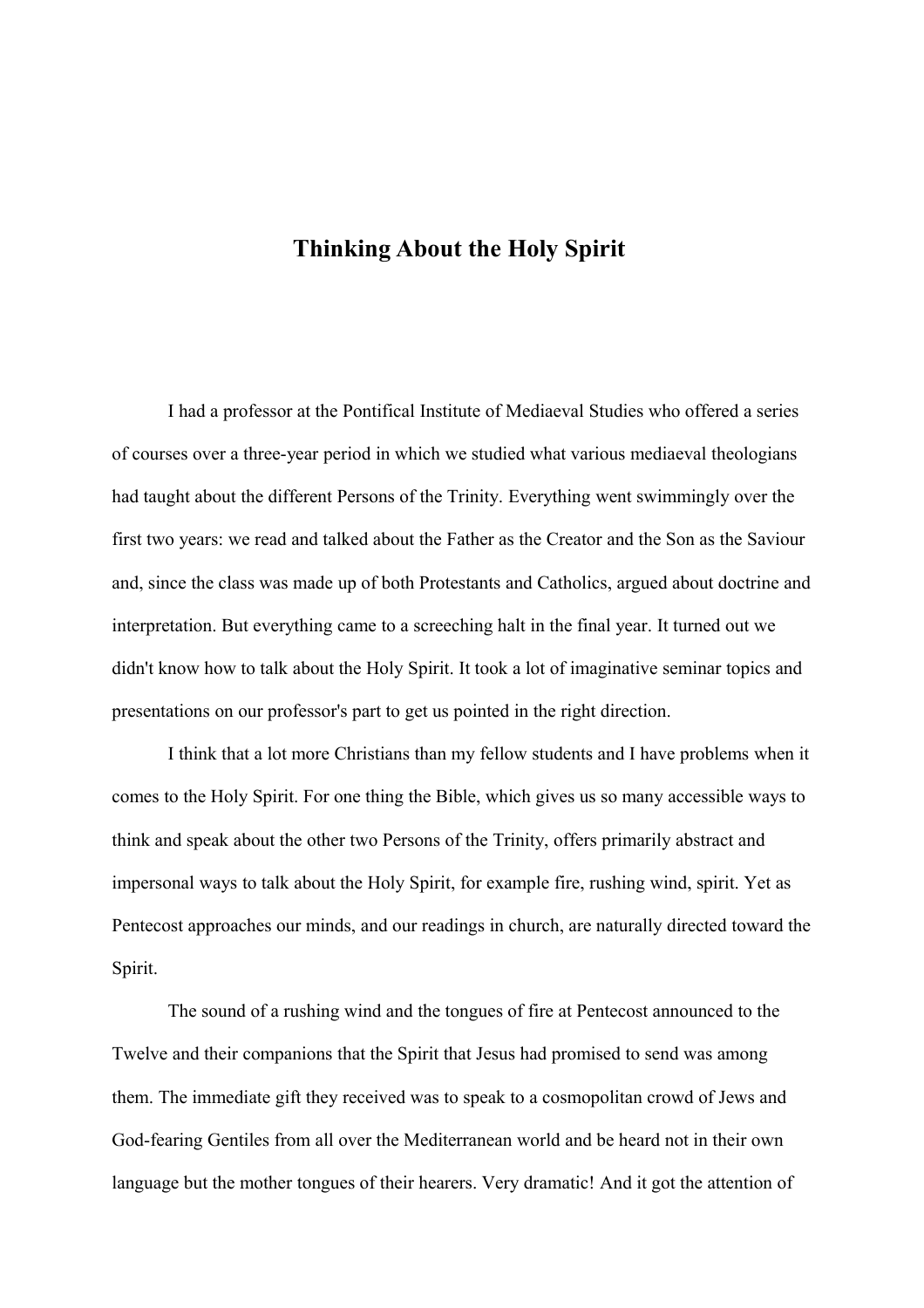everyone in the crowd. But when Peter realised that he had their attention he spoke to them in the ordinary language of everyday living in the eastern Roman Empire, Greek, without any divine intervention.

Yet I don't suppose any of us would deny that the miracle of Pentecost is not just the speaking in tongues that preceded Peter's words but also their aftermath: Luke tells us Peter's words cut his hearers to the heart, so that many welcomed the message and were baptised. Thus the Spirit speaks in rushing wind and fire but also speaks quietly in our hearts and minds, teaching what to say in difficult situations (as Jesus also promised) and how to listen to God's words spoken by other people. There are the dramatic, almost flashy, spiritual gifts, and then there are the prosaic ones like the gifts of teaching, of assistance and of leadership that St Paul refers to. But all are poured into our hearts by the same Spirit.

The Spirit abides within us and connects us with Jesus and his Father in an intimate familial relationship, as John's Gospel demonstrates. Some early Church Fathers said quite simply that the Spirit is the love that exists eternally between the Father and the Son, thus making the Spirit the 'glue' that binds the Trinity together. One reason why it is so hard to talk about the Spirit is that, as the indwelling God, the Spirit is too close to us to easily separate out and examine.

But the Spirit is nonetheless there, directing, guiding, helping us when we read the Scripture and when we pray. And the Spirit is the source of every spiritual gift, and most importantly, the Spirit bears fruit in our lives. As St Paul wrote to the Galatians, "the fruit of the Spirit is love, joy, peace, patience, kindness, generosity, faithfulness, gentleness, and selfcontrol". When we see these fruits in our lives, in the lives of others, then we recognise the Holy Spirit at work.

The Spirit works not only in the hearts and lives of individual Christians like us, but also in the life of the Church. It is the Spirit that moves the Church forward into new and